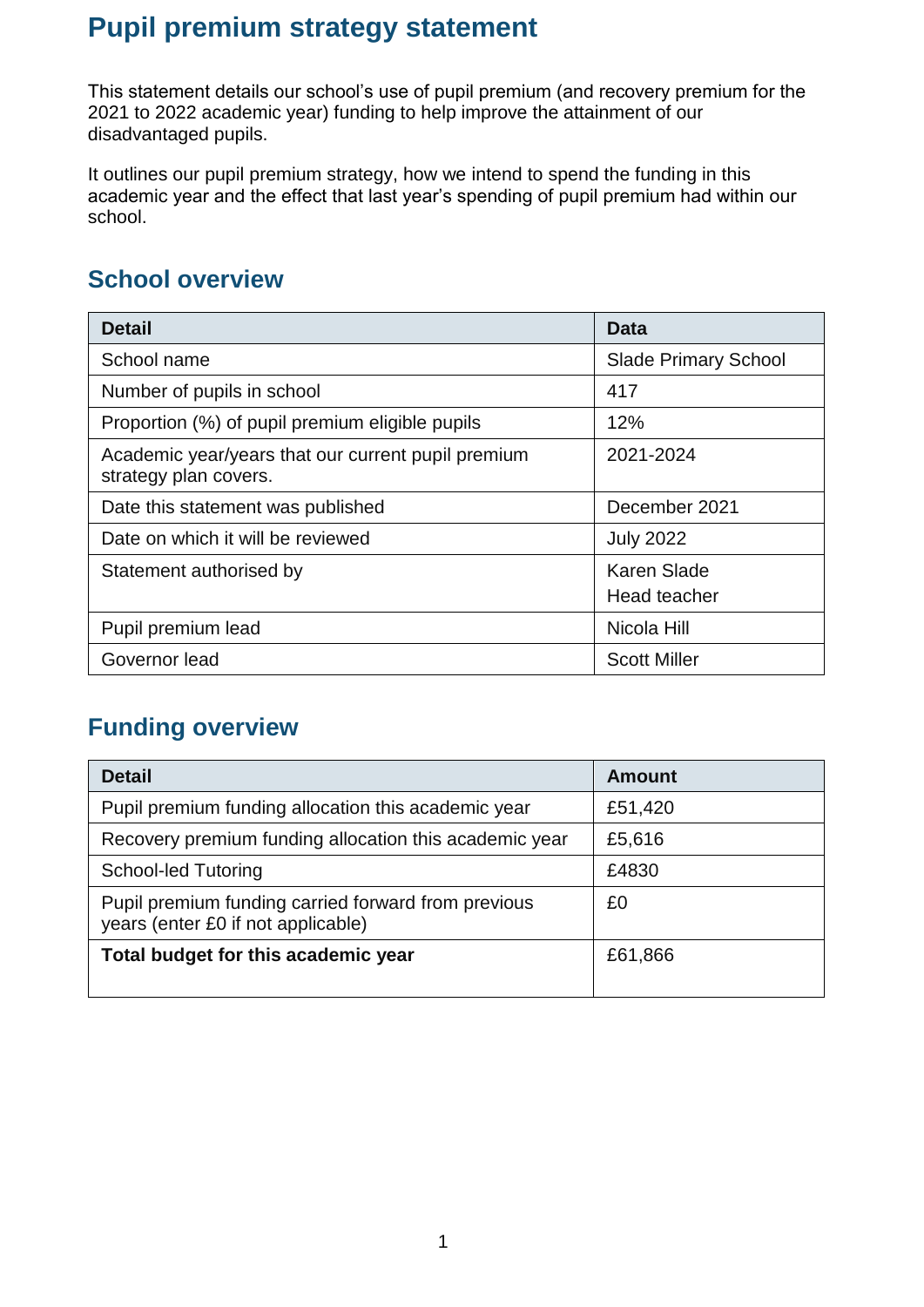# **Part A: Pupil premium strategy plan**

### **Statement of intent**

Our intention at Slade, is that all pupils, irrespective of their background or the challenges they face, achieve the school aims, as outlined in our vision for all pupils, and make good progress from their individual starting points.

The focus of our pupil premium strategy is to support disadvantaged pupils to love and respect themselves as individuals; for them to be proud of their behaviour and to achieve personal success and happiness. That our disadvantaged pupils will develop a love of learning and aim high in all aspects of their school life; that their individuality will be celebrated within a caring, creative and inspirational learning environment.

We will consider the challenges faced by vulnerable pupils, such as those who have a social worker, and provide a supportive school family to support their needs, regardless of whether they are disadvantaged or not. We will enable all pupils to share in and explore vibrant learning experiences which motivate and challenge them, both in school and out.

Quality first teaching underpins all that we do at Slade, with a focus on areas in which disadvantaged pupils require the most support. We believe that this will have the greatest impact on closing the disadvantage attainment gap whilst also benefitting the nondisadvantaged pupils in our school too. Implicit in the intended outcomes detailed below, is the intention that non-disadvantaged pupils' attainment will be sustained and improved alongside progress for their disadvantaged peers.

Our strategy complements our aim this year to ensure that all teaching and learning is consistently excellent across the school and in all areas of the curriculum thus enabling all groups of pupils to achieve exceptionally well from their starting points, as outlined in our School Development Plan. This includes planned targeted support where required for pupils whose education has been negatively impacted by the pandemic to safeguard both their emotional and educational recovery.

This is a whole school approach in which all staff take responsibility for disadvantaged pupils' outcomes alongside the expectations of what they can achieve. All staff will be responsive to collective challenges and individual needs, using diagnostic assessments and educational research to underpin the approaches that we take to ensure that all pupils at our school excel.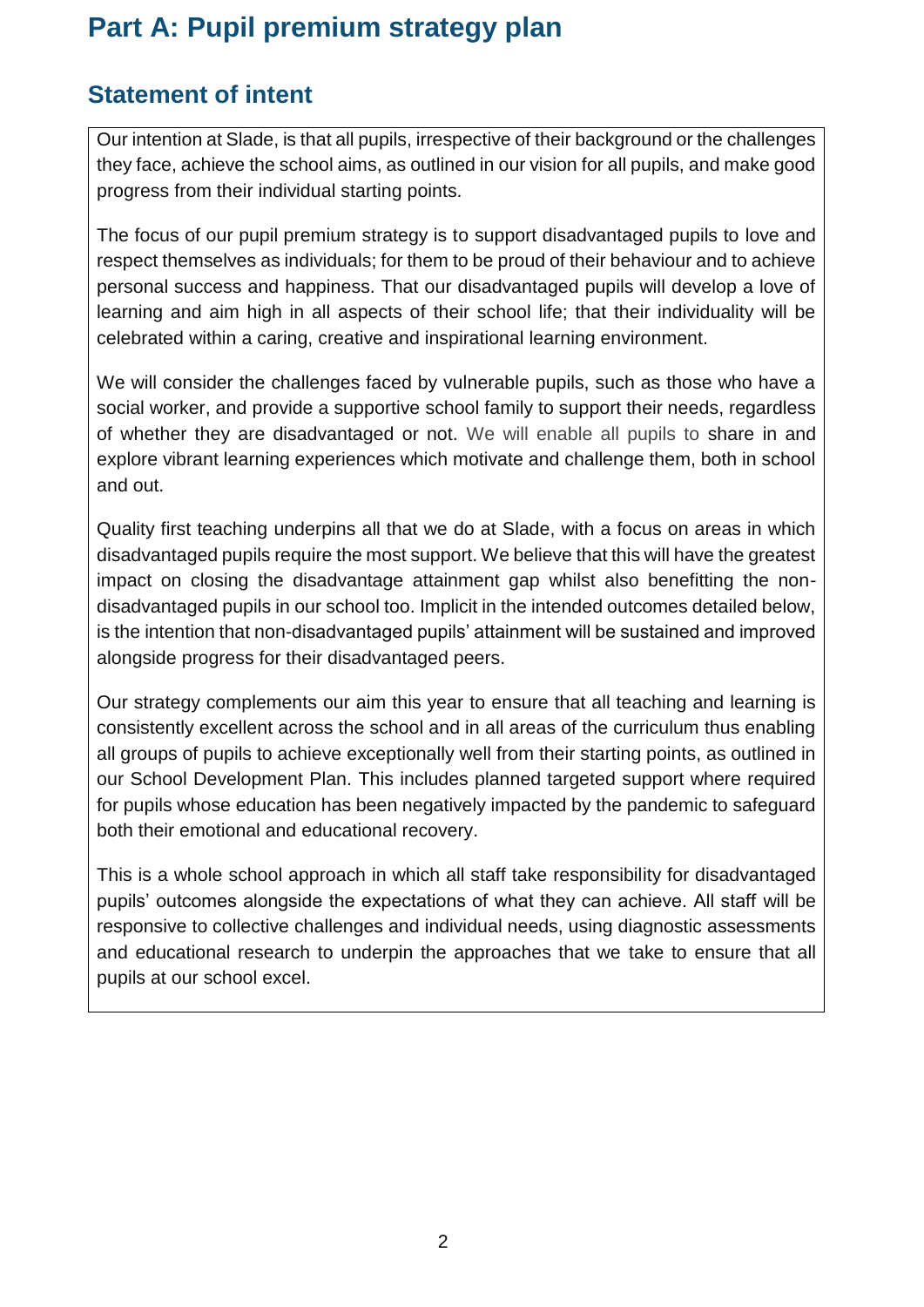# **Challenges**

This details the key challenges to achievement that we have identified among our disadvantaged pupils.

| <b>Challenge</b><br>number | <b>Detail of challenge</b>                                                                                                                                                                                                                                                                                                                                                                                                                                                                                                                                                                                                                                                                                   |
|----------------------------|--------------------------------------------------------------------------------------------------------------------------------------------------------------------------------------------------------------------------------------------------------------------------------------------------------------------------------------------------------------------------------------------------------------------------------------------------------------------------------------------------------------------------------------------------------------------------------------------------------------------------------------------------------------------------------------------------------------|
| $\mathbf{1}$               | 45% of all Pupil Premium children within the school compared to 69% of<br>non-Pupil Premium children are working at the expected standard in<br>Reading. We have identified this is partly due to the lack of access to<br>high quality texts and support at home as well as 23% of these pupil<br>premium children being identified as having a Special Educational Need<br>or Disability (SEND). In addition to this, 10% of pupil premium children<br>at Slade have English as an additional language.                                                                                                                                                                                                    |
| $\overline{2}$             | The oral language skills and vocabulary development for children in<br>Years 1 and 2 is lower than for other pupils. This is due to the high level<br>of EAL and PP children in these year groups. 40% (24/60) of Year 1<br>children have EAL or have language difficulties with 4 of these children<br>being eligible for the Pupil Premium. In Year 2, 32% (19/60) of children<br>have EAL or have language difficulties and 3 of these receive Pupil<br>Premium funding. The Covid pandemic has also effected the language<br>development of these children as they have missed out on exposure to<br>a language rich environment.                                                                        |
| 3                          | 39% of all Pupil Premium children within the school compared to 72% of<br>non-Pupil Premium children are working at the expected standard in<br>Maths. This need is particularly great in Year 6 where only 8% of Pupil<br>Premium children are working at the expected standard. However, 41%<br>of the Year 6 pupil premium children have SEND which provides an<br>additional challenge.                                                                                                                                                                                                                                                                                                                  |
| $\overline{4}$             | Currently 4 of the 49 children eligible for Pupil Premium funding attend<br>an after school club and therefore have limited out-of-school<br>experiences. We have identified for some Pupil Premium children this<br>limits their ability to have the opportunity to mix with others and develop<br>their social skills which is something children have missed out on during<br>the pandemic. This therefore potentially impacts negatively on their<br>wellbeing. In addition to this, Pupil Premium pupils are not receiving the<br>same level of opportunity to their peers and therefore are missing out on<br>being able to draw on outside experiences when accessing all areas of<br>the curriculum. |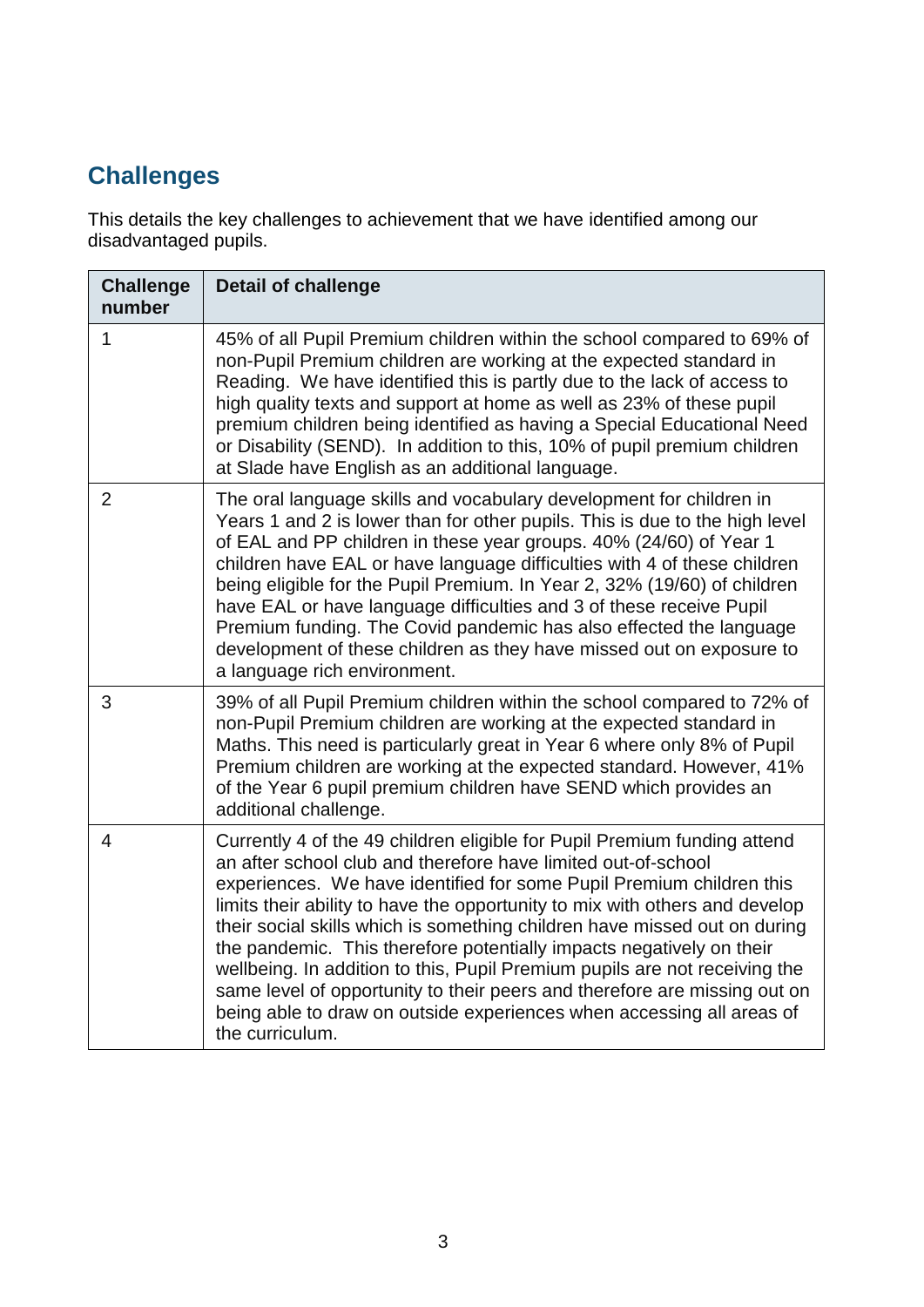# **Intended outcomes**

This explains the outcomes we are aiming for **by the end of our current strategy plan**, and how we will measure whether they have been achieved.

| <b>Intended outcome</b>                                                                                                                                                | <b>Success criteria</b>                                                                                                                                                                                                                                                                                                                                                                                                                                                                                                                                                                                                                                                                                                                                                                                                                                                                                                                |
|------------------------------------------------------------------------------------------------------------------------------------------------------------------------|----------------------------------------------------------------------------------------------------------------------------------------------------------------------------------------------------------------------------------------------------------------------------------------------------------------------------------------------------------------------------------------------------------------------------------------------------------------------------------------------------------------------------------------------------------------------------------------------------------------------------------------------------------------------------------------------------------------------------------------------------------------------------------------------------------------------------------------------------------------------------------------------------------------------------------------|
| Pupils eligible for PP make rapid progress<br>in Reading by the end of the year so that<br>greater numbers of pupils eligible for PP<br>meet age related expectations. | The gap between the number of Pupil<br>Premium children achieving the expected<br>standard and those non pupil premium<br>children achieving expected is less.<br>By the end of 2022;<br>50% of PP children to be at the expected<br>standard in Reading at the end of KS2<br>(currently 8% are expected)<br>75% of PP children to be at the expected<br>standard in Reading at the end of KS1.<br>(currently 62% are expected)<br>By the end of 2023;<br>60% of PP children to be at the expected<br>standard in Reading at the end of KS2<br>(currently 40% are expected)<br>56% of PP children to be at the expected<br>standard in Reading at the end of KS1.<br>(currently 33% are expected)<br>By the end of $2024$ ;<br>66% of PP children to be at the expected<br>standard in Reading at the end of KS2<br>(currently 62% are expected)<br>50% of PP children to be at the expected<br>standard in Reading at the end of KS1. |
| Improve oral language skills and increase<br>children's progress in reading for pupils<br>eligible for PP and for those with EAL or<br>language difficulties.          | The children in Years 1 and 2 demonstrate a<br>greater understanding of language in all<br>lessons and make accelerated progress in<br>reading.<br><u>By the end of 2022;</u><br>79% of PP, EAL and those with language<br>difficulties to be working at the expected<br>standard in Reading at the end of KS1<br>(currently 68% are at expected)<br><u>By the end of 2023;</u><br>68% of PP, EAL and those with language<br>difficulties to be working at the expected<br>standard in Reading at the end of KS1<br>(currently 48% are at expected)                                                                                                                                                                                                                                                                                                                                                                                    |
| Pupils eligible for PP make rapid progress<br>in Maths by the end of the year so that                                                                                  | The gap between the number of Pupil<br>Premium children achieving the expected                                                                                                                                                                                                                                                                                                                                                                                                                                                                                                                                                                                                                                                                                                                                                                                                                                                         |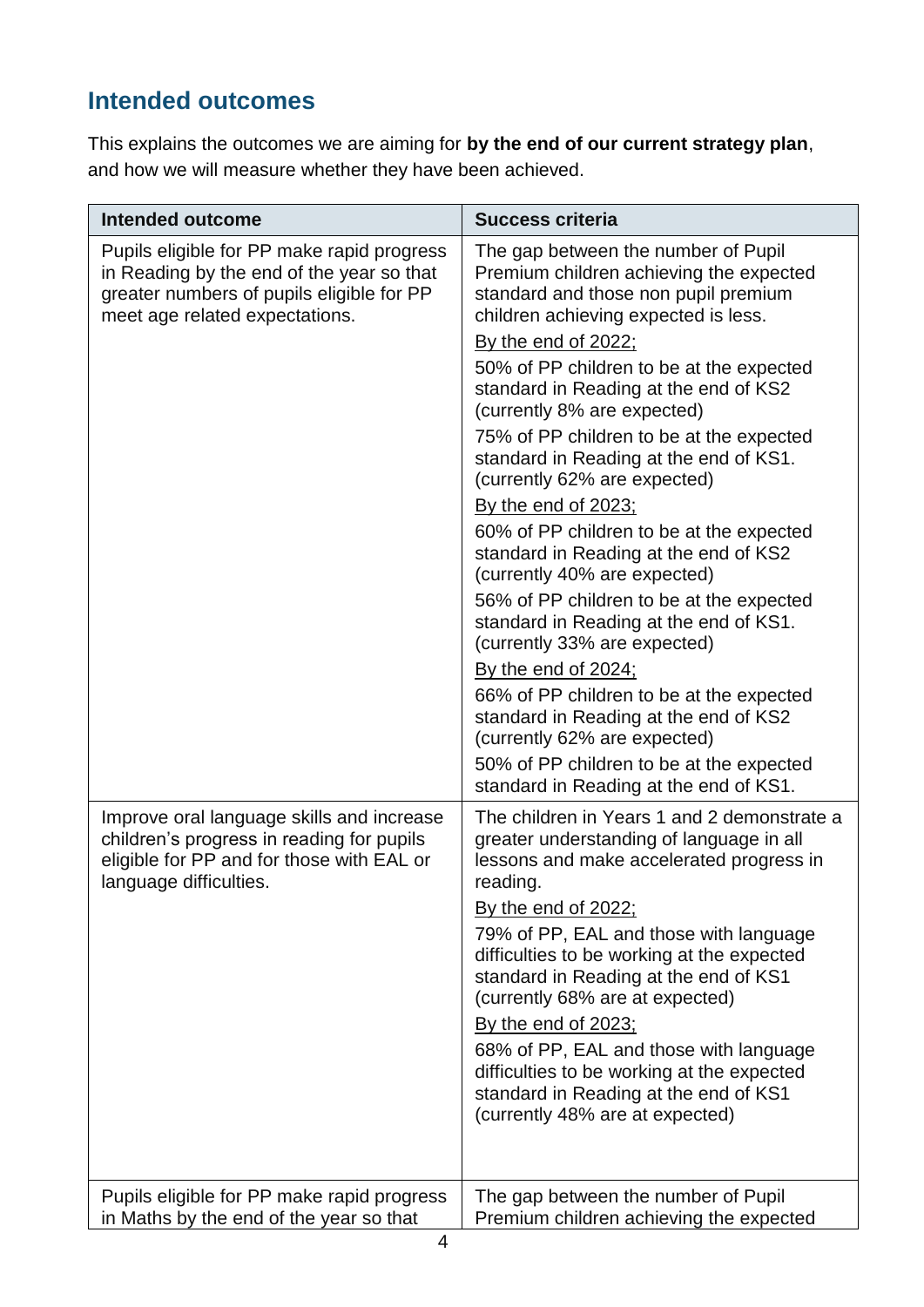| greater numbers of pupils eligible for PP<br>meet age related expectations. | standard and those non pupil premium<br>children achieving the expected standard is<br>less.                                                                               |
|-----------------------------------------------------------------------------|----------------------------------------------------------------------------------------------------------------------------------------------------------------------------|
|                                                                             | <u>By the end of 2022;</u>                                                                                                                                                 |
|                                                                             | 41% of PP children to be at the expected<br>standard in Maths at the end of KS2<br>(currently 8% are expected)                                                             |
|                                                                             | 75% of PP children to be at the expected<br>standard in Maths at the end of KS1.<br>(currently 62% are expected)                                                           |
|                                                                             | By the end of 2023;                                                                                                                                                        |
|                                                                             | 100% of PP children to be at the expected<br>standard in Maths at the end of KS2<br>(currently 80% are expected)                                                           |
|                                                                             | 56% of PP children to be at the expected<br>standard in Maths at the end of KS1.<br>(currently 44% are expected)                                                           |
|                                                                             | By the end of 2024;                                                                                                                                                        |
|                                                                             | 66% of PP children to be at the expected<br>standard in Maths at the end of KS2<br>(currently 62% are expected)                                                            |
|                                                                             | 75% of PP children to be at the expected<br>standard in Maths at the end of KS1.                                                                                           |
| Increase accessibility of club experiences<br>for pupils eligible for PP.   | Parents will have an increased awareness of<br>clubs for pupils eligible for Pupil Premium.                                                                                |
|                                                                             | All pupils eligible for PP have the opportunity<br>to take part in clubs.                                                                                                  |
|                                                                             | 80% of Pupil Premium children will be taking<br>part in or will have taken part in a club by<br>July 2022 (Currently 8% of Pupil premium<br>children take part in a club). |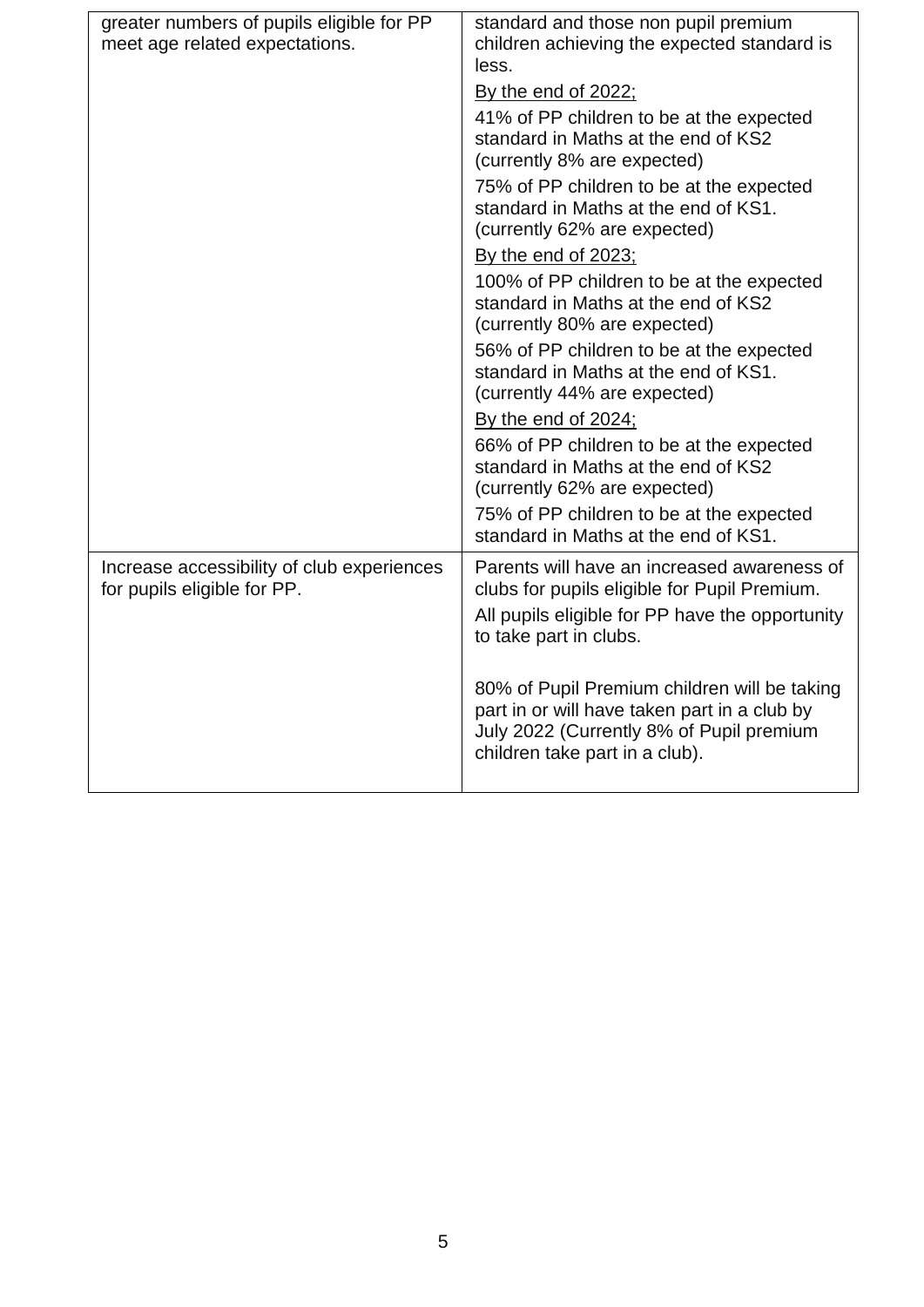## **Activity in this academic year**

This details how we intend to spend our pupil premium (and recovery premium funding) **this academic year** to address the challenges listed above.

#### **Teaching (for example, CPD, recruitment and retention)**

Budgeted cost: £1,000

| <b>Activity</b>                                                                                                         | <b>Evidence that supports this</b><br>approach                                                                                                                                                                                                                                                                                                                                                        | <b>Challenge</b><br>number(s)<br>addressed |
|-------------------------------------------------------------------------------------------------------------------------|-------------------------------------------------------------------------------------------------------------------------------------------------------------------------------------------------------------------------------------------------------------------------------------------------------------------------------------------------------------------------------------------------------|--------------------------------------------|
| Talk for Reading CPD<br>for teachers with the<br>focus on reading skills<br>to enable high quality<br>teaching for all. | The Sutton Trust (2011) confirms that<br>good<br>teachers<br>especially<br>are<br>important<br>for<br>from<br>pupils<br>disadvantaged backgrounds,<br>and<br>through quality teaching first provide a<br>consistently high standard, through<br>setting<br>expectations,<br>monitoring<br>performance, tailoring teaching and<br>support to suit their pupils and sharing<br>best practice.           | 1,2                                        |
|                                                                                                                         | Following the positive impact of Talk<br>for Writing across the school and the<br>trial of Talk for Reading in the<br>previous academic year, additional<br>CPD in this area is required in order<br>to enable high quality teaching for all.<br>There is also the need to ensure<br>there is consistency across the<br>school in order to have the greatest<br>impact as seen with Talk for Writing. |                                            |
|                                                                                                                         | The way in which Talk for Reading is<br>delivered, provides pupils<br>from<br>disadvantaged<br>background<br>the<br>opportunity to learn in a way which<br>for<br>compensates<br>the<br>limited<br>experiences within their lives.                                                                                                                                                                    |                                            |
| Staff training on<br>mainstream core<br>standards and how to<br>support SEN and<br>disadvantage pupils.                 | <b>Education Endowment Foundation</b><br>(EEF) research suggests that high<br>quality teaching improves pupil<br>outcomes, and effective professional<br>development offers a crucial tool to<br>develop teaching quality and<br>enhance children's outcomes in the<br>classroom.                                                                                                                     | 1,2,3                                      |
|                                                                                                                         | Due to the high level of pupils with<br>an EHCP at Slade and those<br>receiving High Needs Funding, it is                                                                                                                                                                                                                                                                                             |                                            |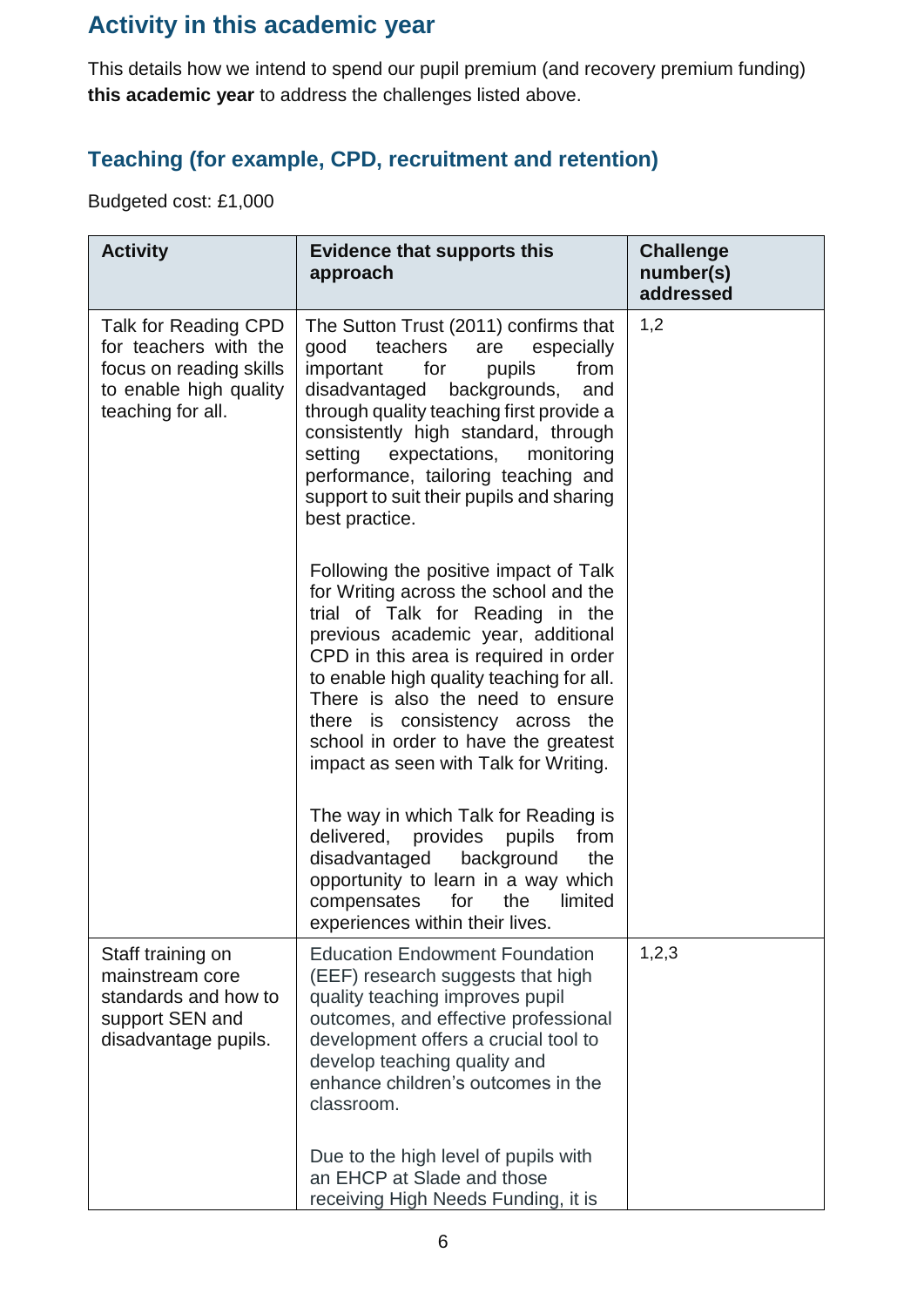| fundamental that staff are secure in<br>meeting the needs of these pupils |  |
|---------------------------------------------------------------------------|--|
| which ultimately has an impact on all<br>pupils.                          |  |

### **Targeted academic support (for example, tutoring, one-to-one support structured interventions)**

Budgeted cost: £24,000

| <b>Activity</b>                                                                                                                                                         | <b>Evidence that supports this</b><br>approach                                                                                                                                                                                                                                                                                                                                                                                                                                                                                                                                         | <b>Challenge</b><br>number(s)<br>addressed |
|-------------------------------------------------------------------------------------------------------------------------------------------------------------------------|----------------------------------------------------------------------------------------------------------------------------------------------------------------------------------------------------------------------------------------------------------------------------------------------------------------------------------------------------------------------------------------------------------------------------------------------------------------------------------------------------------------------------------------------------------------------------------------|--------------------------------------------|
| <b>Lightning Squad</b><br>Intervention through<br><b>Fisher Family Trust</b><br>(Reading<br>intervention)<br>(This is funded<br>through the<br><b>Recovery Premium)</b> | Research by the Fisher Family Trust<br>has demonstrated that pupils using<br>Tutoring with the Lightning Squad<br>make learning gains of between 3<br>and 5 months in reading attainment.<br>The use of Lightning Squad in the<br>academic year 2020-21 enabled Pupil<br>Premium children to make progress<br>from their starting point and develop<br>their love for Reading.<br>Year 1: 62.5% (5/8 pupil premium<br>pupils) achieved expected standard in<br>Reading v 63.3% all pupils (2 SEN<br>pupils)<br>Year 2: 40% (2/5 pupil premium<br>pupils) achieved expected standard in | 1,2                                        |
|                                                                                                                                                                         | Reading v 69.7% (2 SEN pupils)                                                                                                                                                                                                                                                                                                                                                                                                                                                                                                                                                         |                                            |
| <b>Personalised Group</b><br>Tuition<br>(This is funded<br>through the School-<br>led tutoring)                                                                         | The EEF demonstrates that one to<br>one tuition can on average accelerate<br>learning by five additional month's<br>progress.<br>As a school we have invested in 1:1                                                                                                                                                                                                                                                                                                                                                                                                                   | 1,3                                        |
|                                                                                                                                                                         | tuition/small group tuition over a<br>number of years and where we have<br>seen a positive impact on either<br>learning or attitude to learning is<br>when there is a clear identified focus                                                                                                                                                                                                                                                                                                                                                                                           |                                            |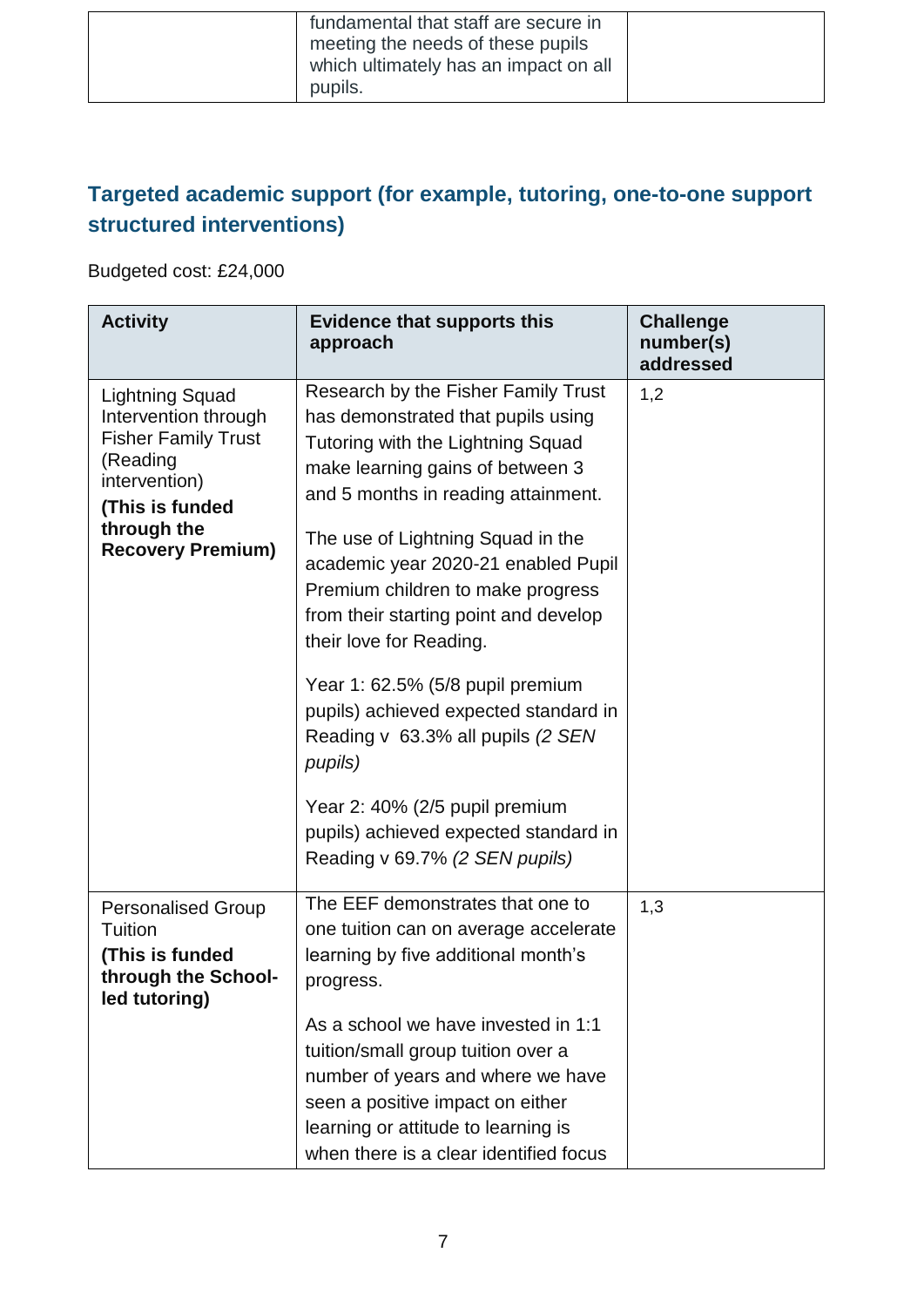|                                                                                                                                                                   | and the sessions is planned to meet<br>the needs of the pupils.<br>We have identified that the small<br>group tuition works well and has a<br>positive impact as it means the pupils<br>are able to work alongside their peers<br>towards a common objective and<br>learn from each other as well as the<br>teacher.                                                                                                                                                                                                                                                                                                                                                                                                                                                                                                                                                                                                                                                                                                                                                                                                    |       |
|-------------------------------------------------------------------------------------------------------------------------------------------------------------------|-------------------------------------------------------------------------------------------------------------------------------------------------------------------------------------------------------------------------------------------------------------------------------------------------------------------------------------------------------------------------------------------------------------------------------------------------------------------------------------------------------------------------------------------------------------------------------------------------------------------------------------------------------------------------------------------------------------------------------------------------------------------------------------------------------------------------------------------------------------------------------------------------------------------------------------------------------------------------------------------------------------------------------------------------------------------------------------------------------------------------|-------|
| Speech and language<br>teaching assistant to<br>deliver NELI<br>intervention as well<br>as targeted individual<br>support as identified<br>by a speech therapist. | The EEF found that in England,<br>positive effects have been found in<br>studies where teaching assistants<br>deliver high-quality structured<br>interventions which deliver short<br>sessions, over a finite period, and<br>link learning to classroom teaching,<br>such as: NELI.<br>Targeted speech and language<br>support at Slade has enabled<br>children to make progress with their<br>speech and understanding of<br>vocabulary.<br>Weekly speech therapist sessions<br>has been able to support EHCP<br>applications and review targets to<br>ensure accurate provision.<br>Improvement has been seen in the<br>speech sounds and understanding in<br>many children.<br>Investment in a speech and<br>language therapist has provided<br>staff with an additional form of CPD<br>with time planned in to ensure<br>support staff observe the speech<br>and language sessions so that skills<br>can be transferred into the<br>classroom environment. A high<br>number of support staff members<br>are now able to confidently deliver<br>interventions which has meant we<br>are able to reach more children. | 1,2   |
| Using the Book Box<br>scheme to provide high<br>quality text to Pupil<br>Premium children in<br>Year 1, 3 and 5.                                                  | EEF findings suggest that the<br>average impact of reading<br>comprehension strategies is an<br>additional six months' progress over<br>the course of a year.<br>Many learners will develop these<br>approaches without teacher<br>guidance, adopting the strategies<br>through trial and error as they look to                                                                                                                                                                                                                                                                                                                                                                                                                                                                                                                                                                                                                                                                                                                                                                                                         | 1,2,4 |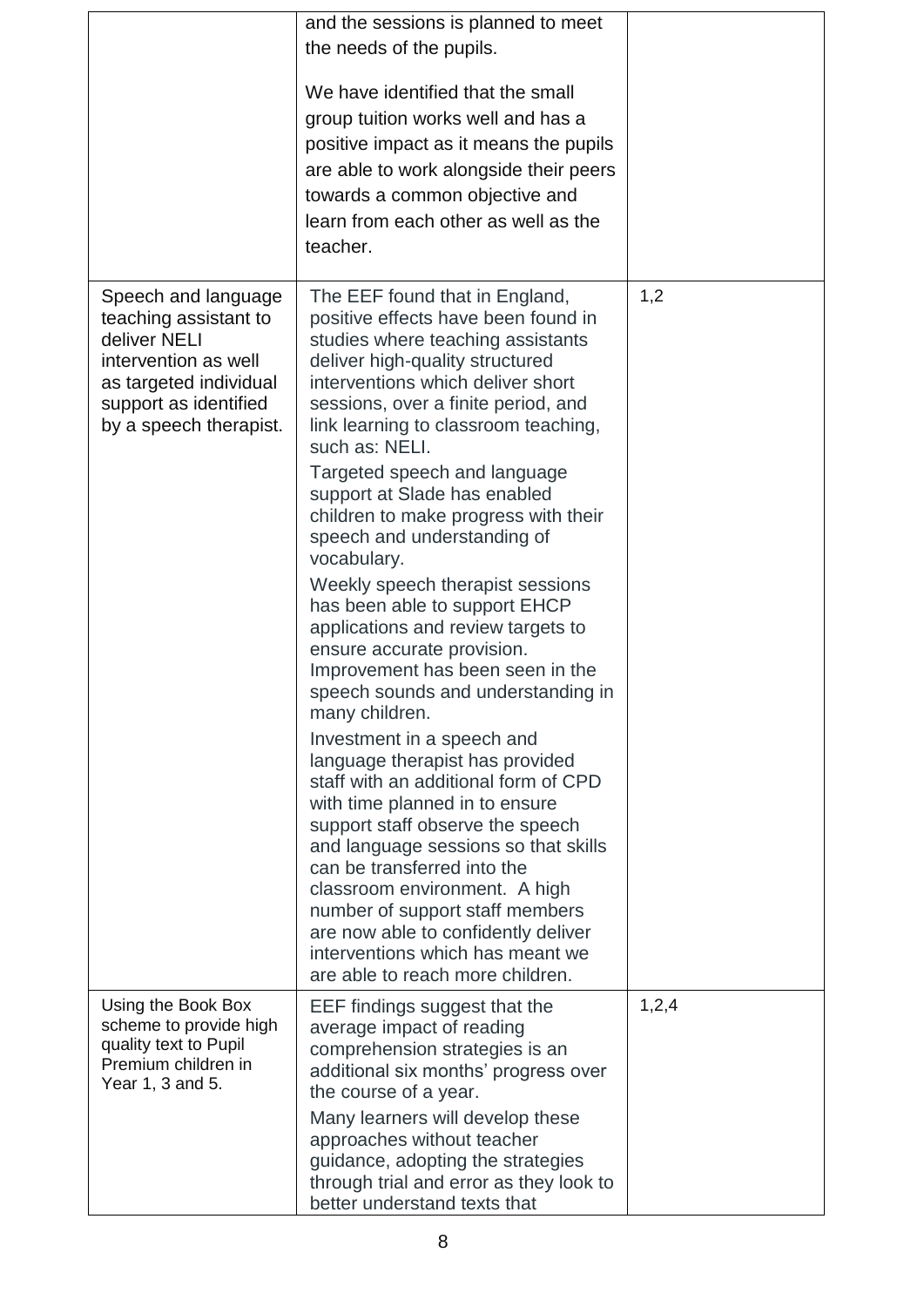|                                                       | challenge them. However, we know<br>that on average, disadvantaged<br>children are less likely to own a book<br>of their own and read at home with<br>family members, and for these<br>reasons may not acquire the<br>necessary skills for reading and<br>understanding challenging texts.                                                                                                                                                                                   |       |
|-------------------------------------------------------|------------------------------------------------------------------------------------------------------------------------------------------------------------------------------------------------------------------------------------------------------------------------------------------------------------------------------------------------------------------------------------------------------------------------------------------------------------------------------|-------|
| Conferencing TAs to<br>focus on Reading and<br>Maths. | EEF states that there is good<br>evidence that one-to-one and small<br>group tuition can have a positive<br>impact on attainment. The trial found<br>that children who received tutoring<br>from Tutor Trust made three months'<br>additional progress with attainment<br>measured using KS 2 maths scores.                                                                                                                                                                  | 1,2,3 |
|                                                       | <b>Conferencing Teaching Assistants</b><br>have continued to have a positive<br>impact on PP pupils within the<br>school since their introduction in<br>2016/2017 following a review with<br>regards to how TAs are deployed<br>across the school.                                                                                                                                                                                                                           |       |
|                                                       | Conferencing TAs provide<br>immediate, individualised verbal<br>feedback which is recognised by the<br><b>Education Endowment Foundation</b><br>as having a positive impact on<br>learning by 8 months with little cost.<br>The role of the Conferencing TA was<br>commended during our Achievement<br>for All accreditation in September<br>2018 as we were able to<br>demonstrate examples of individual<br>children which had resulted in rapid,<br>accelerated progress. |       |

## **Wider strategies (for example, related to attendance, behaviour, wellbeing)**

#### Budgeted cost: £ *32,000*

| <b>Activity</b>                                                                                                                                                                           | <b>Evidence that supports this</b><br>approach                                                                                                                                                                                                                                                                                                 | <b>Challenge</b><br>number(s)<br>addressed |
|-------------------------------------------------------------------------------------------------------------------------------------------------------------------------------------------|------------------------------------------------------------------------------------------------------------------------------------------------------------------------------------------------------------------------------------------------------------------------------------------------------------------------------------------------|--------------------------------------------|
| Employ a fitness and<br>wellbeing champion to<br>raise the profile of<br>fitness and wellbeing as<br>well as encourage<br>disadvantaged children<br>to take part in<br>afterschool clubs. | Public Health England in 'The link<br>between pupil health and wellbeing<br>and attainment' paper explain that<br>research evidence shows that<br>education and health are closely<br>linked. So promoting the health and<br>wellbeing of pupils and students<br>within schools and colleges has the<br>potential to improve their educational | 4                                          |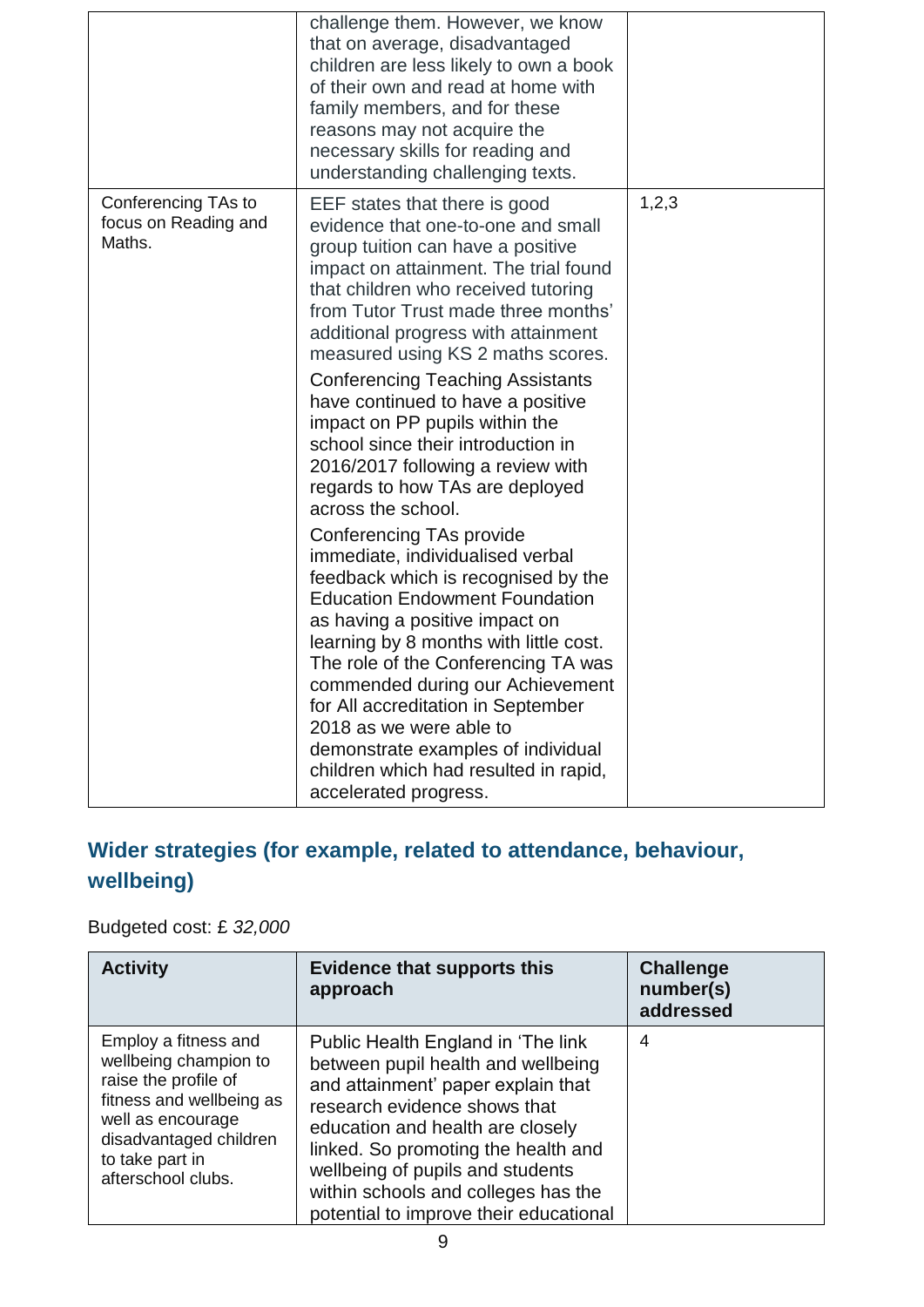|                                                                                                                                                                                                                                                                                                                                  | outcomes and their health and<br>wellbeing outcomes. Participation in<br>extra-curricular activities also has a<br>positive effect on attainment.                                                                                                                                                                                                                                                                                                                                                                                                                                                                                                                                                                                                                                                                                                                                                                                                                                                                                                                                                                                                                 |            |
|----------------------------------------------------------------------------------------------------------------------------------------------------------------------------------------------------------------------------------------------------------------------------------------------------------------------------------|-------------------------------------------------------------------------------------------------------------------------------------------------------------------------------------------------------------------------------------------------------------------------------------------------------------------------------------------------------------------------------------------------------------------------------------------------------------------------------------------------------------------------------------------------------------------------------------------------------------------------------------------------------------------------------------------------------------------------------------------------------------------------------------------------------------------------------------------------------------------------------------------------------------------------------------------------------------------------------------------------------------------------------------------------------------------------------------------------------------------------------------------------------------------|------------|
| Use of Family Liaison<br>officers to engage with<br>and support<br>disadvantaged families.<br>This will involve<br>providing a listening ear,<br>buying uniform and<br>liaising with external<br>agencies where needed.<br>Improving the wellbeing<br>of the families will mean<br>that the children are<br>more ready to learn. | Key finding from EEF study suggest<br>that parental engagement has a positive<br>impact on average of 4 months<br>additional progress. There is a higher<br>impact for children with lower<br>attainment.                                                                                                                                                                                                                                                                                                                                                                                                                                                                                                                                                                                                                                                                                                                                                                                                                                                                                                                                                         | 1, 2, 3, 4 |
| <b>Forest School</b><br>All children to attend<br>forest school twice a<br>term.<br>Groups of children<br>including Pupil<br>Premium children to be<br>identified to receive<br>additional Forest school<br>sessions.                                                                                                            | The Natural Connections project pro-<br>vides strong evidence that learning out-<br>doors has multiple benefits for school<br>children. 92 per cent of teachers sur-<br>veyed said that pupils were more en-<br>gaged with learning when outdoors and<br>85 per cent saw a positive impact on<br>their behaviour.<br>The majority of children also thought they<br>learned better and achieved more when<br>learning outside. 92 per cent of pupils in-<br>volved in the project said they enjoyed<br>their lessons more when outdoors, with<br>90 per cent feeling happier and healthier<br>as a result.<br>Studies from the Education Endowment<br>Foundation show that adventure learning<br>interventions consistently demonstrate<br>positive benefits on academic learning.<br>On average, pupils who participate in ad-<br>venture learning interventions make ap-<br>proximately four additional months' pro-<br>gress.<br>Teachers at Slade have commented that<br>they have seen an increase in the well-<br>being of the disadvantaged children in<br>their class when at Forest school. This<br>has also improved their ability to focus in<br>class. | 1,2,3,4    |

## **Total budgeted cost: £57,000**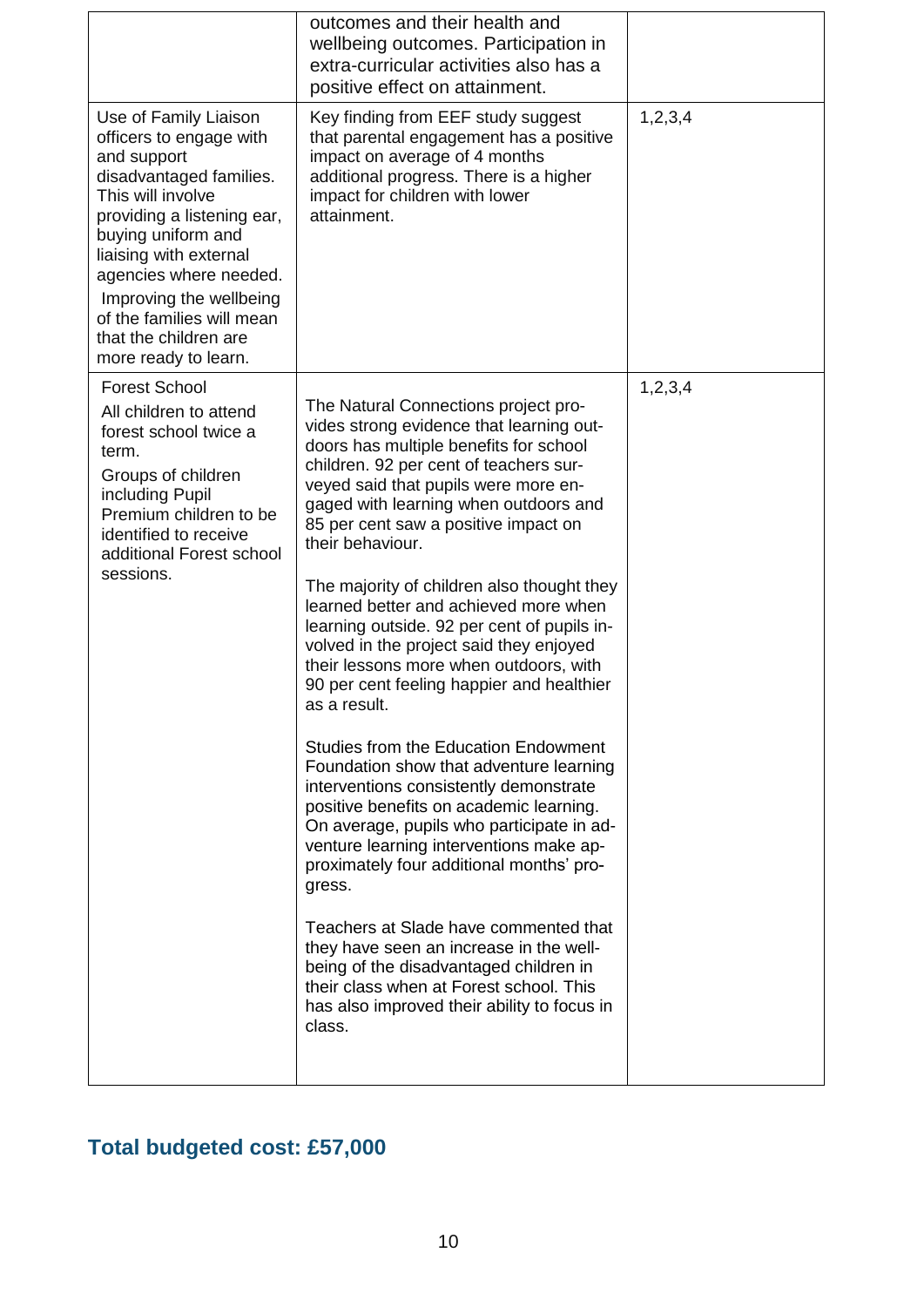# **Part B: Review of outcomes in the previous academic year**

## **Pupil premium strategy outcomes**

This details the impact that our pupil premium activity had on pupils in the 2020 to 2021 academic year.

#### **Outcome 1: Diminish the difference between pupil premium pupils and non-pupil premium pupils in Reading by the end of KS1.**

Due to the pandemic the intended spend on Talk for Reading in order to raise standards across the school had to be delayed until the summer term which has meant the impact of this will need to be measured over the next  $2 - 3$  years. Spending continued to be spent on making Reading a priority across the school with the development of the new Reading Den carried out. Some spending however was diverted to identify additional ways to target children's gaps in Reading. For example, the school invested in e-books so children could access a reading book each week which met their needs and could have the opportunity to be able to read with their teacher via Teams. We also invested in the Collins Big Cat Reading Scheme so once pupils were back in school and books could safely go home, children were matched to the correct book to meet their needs. The recovery premium was also used to invest in Lightning Squad for Years 1 – 4 in order to target gaps identified in Reading. Evidence demonstrated that all pupils made progress from their starting point on Lightning Squad. Teachers also commented that they could see the impact from Lightning Squad within the classroom.

#### Impact:

Year 1: 62.5% (5/8 pupil premium pupils) achieved expected standard in Reading v 63.3% all pupils *(2 SEN pupils)*

Year 2: 40% (2/5 pupil premium pupils) achieved expected standard in Reading v 69.7% *(2 SEN pupils)*

#### **Outcome 2: Diminish the difference between pupil premium girls and non-pupil premium girls in Reading, Writing and Maths by the end of KS2.**

Conferencing TAs continued to be used during the previous academic year but due to the need to remain in class bubbles, each conferencing TA was allocated to a class. This meant that the way in which conferencing TAs were utilised was carried out by all additional members of staff to ensure the needs of pupils were being met. Teachers carried out a thorough assessment of each individual child's needs and planned lessons to cover gaps in knowledge from the pandemic. The recovery premium supported the pupil premium funding in ensuring there was investment in remote learning during the period of partial school closures. A member of the senior leadership team led on this and made huge improvements to the remote learning offer. Investment in additional laptops was also made to ensure all pupil premium pupils and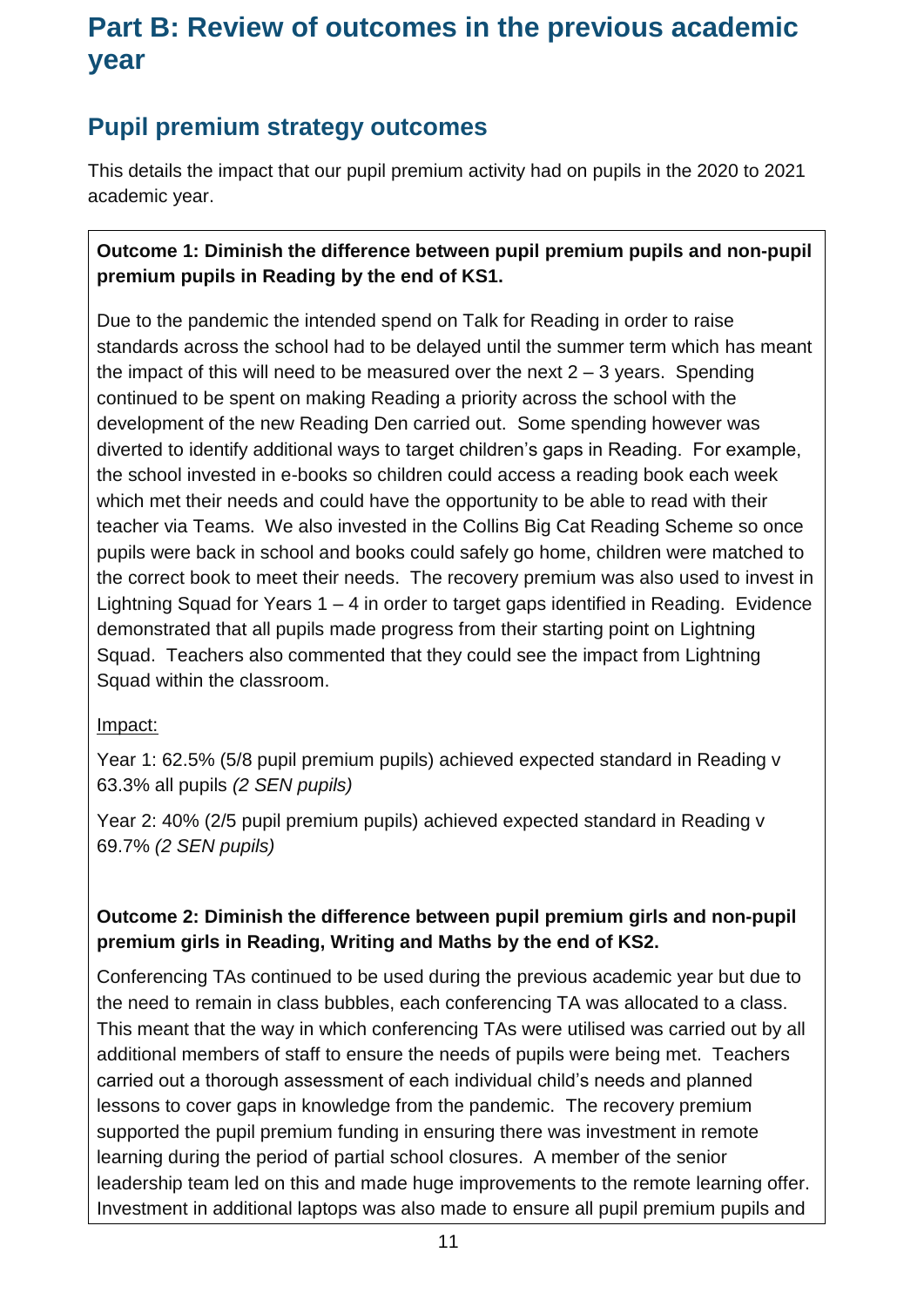identified vulnerable families had the correct technology to be able complete their remote learning at home. Levels of engagement were significantly higher compared to the first period of partial school closures. Investment in Speech and Language support continued with the speech language therapist operating via TEAMs. Even though there were a few issues with being able to deliver high quality sessions over the computer, the children still had access to their sessions.

#### **Outcome 3: Pupil Premium pupils to have developed strategies to improve their behaviours for learning in order to have a positive impact on their learning**

Behaviours for learning on return to school following both lockdowns were observed as being good or better. Pupils responded well to the changes in school life and the emphasis on building relationships during each of the returns supported the children immensely with this. The investment in Forest School also had a significant impact on pupils as it provided pupils, who have a limited access to the outdoors, time and space to explore.

Behaviours for learning improved considerably during second lockdown due to the investment in TEAMs and how remote learning was carried out. This was recognised by the School Improvement Advisor in the Summer Term.

|                        |     | Lockdown 1   Lockdown 2 |
|------------------------|-----|-------------------------|
| No engagement          | 33% | 16.3%                   |
| Some engagement        | 54% | 22%                     |
| <b>Full Engagement</b> | 13% | 61.7%                   |

Engagement levels for PP pupils (average across the school):

#### **Outcome 4: Children's wellbeing will be catered for which will have a positive impact on their learning**

The Family Liaison Officers (FLOs) continued to operate during the year and provided support the families during the period of remote learning. The FLOs continued to provide support virtually using TEAMs, Zoom, telephone calls and email depending on which way was the best in order to communicate with the families.

The Pupil Premium Promise continued to be available to pupils but was adapted to ensure the needs of the current pupils and their current circumstances was catered for in order to have a positive impact on their wellbeing.

Due to not as many extra-curricular activities being available to pupils we ensured those most vulnerable came into school during the lockdown so that they had access to the outside space here at school. Children also attended Forest School and some had access to music lessons virtually with Music Station.

Attendance continued to be monitored throughout the year with systems in place during the period of remote learning to ensure children's wellbeing was catered for. (see engagement levels above during remote learning).

Attendance Figures for 2020/21: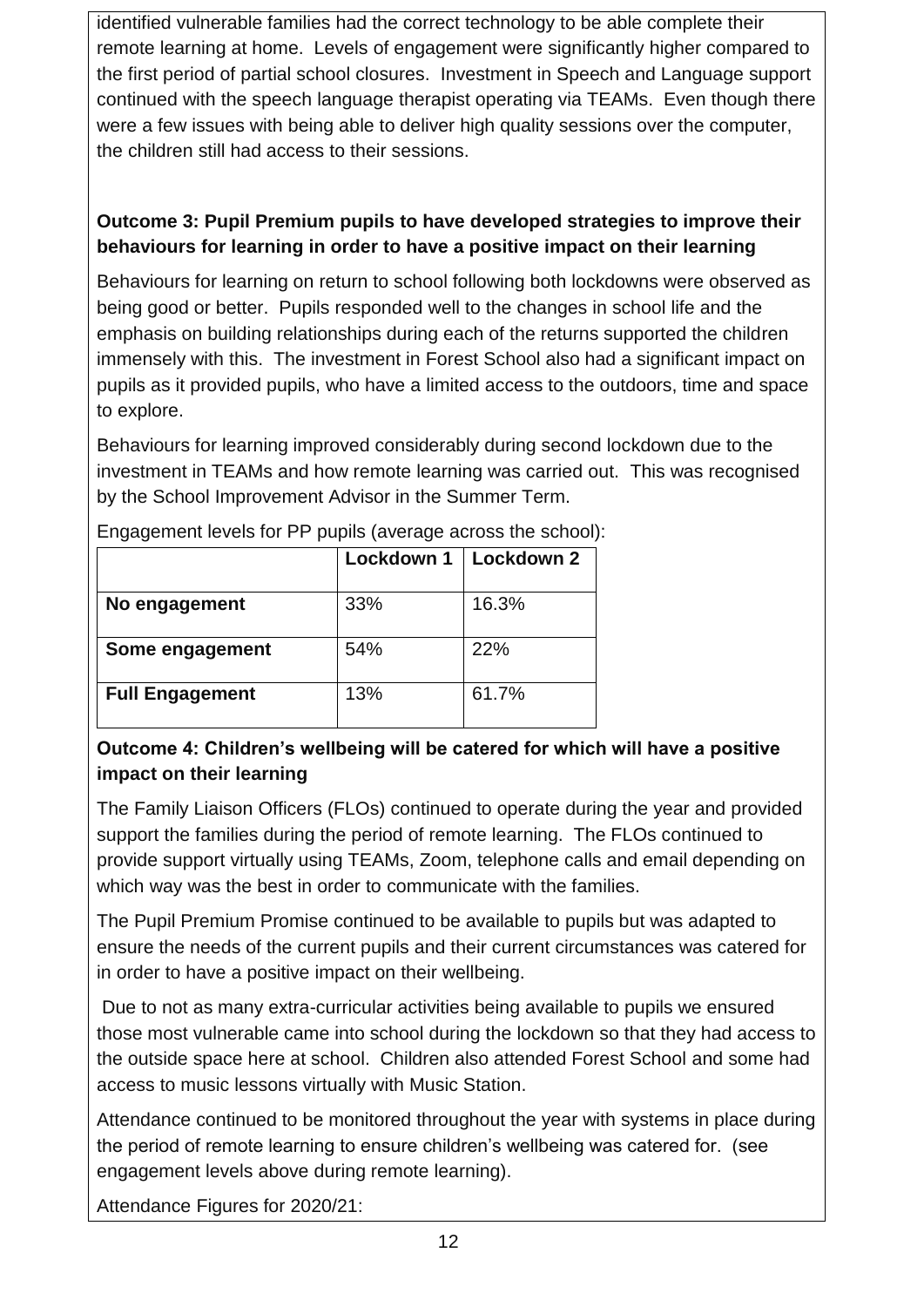| <b>Grouping</b>                | $\frac{0}{0}$ |
|--------------------------------|---------------|
| <b>All Pupils</b>              | 97.2%         |
| <b>Pupil Premium</b>           | 94.4%         |
| <b>Free School Meals (FSM)</b> | 94%           |
| <b>Pupil Premium + SEN/D</b>   | 88.8%         |
| <b>Non-SEN Pupil Premium</b>   | 96%           |

## **Externally provided programmes**

*Please include the names of any non-DfE programmes that you purchased in the previous academic year. This will help the Department for Education identify which ones are popular in England*

| <b>Programme</b>       | <b>Provider</b>             |
|------------------------|-----------------------------|
| <b>Lightning Squad</b> | <b>Family Fischer Trust</b> |
| Third Space Learning   | Third Space Learning        |